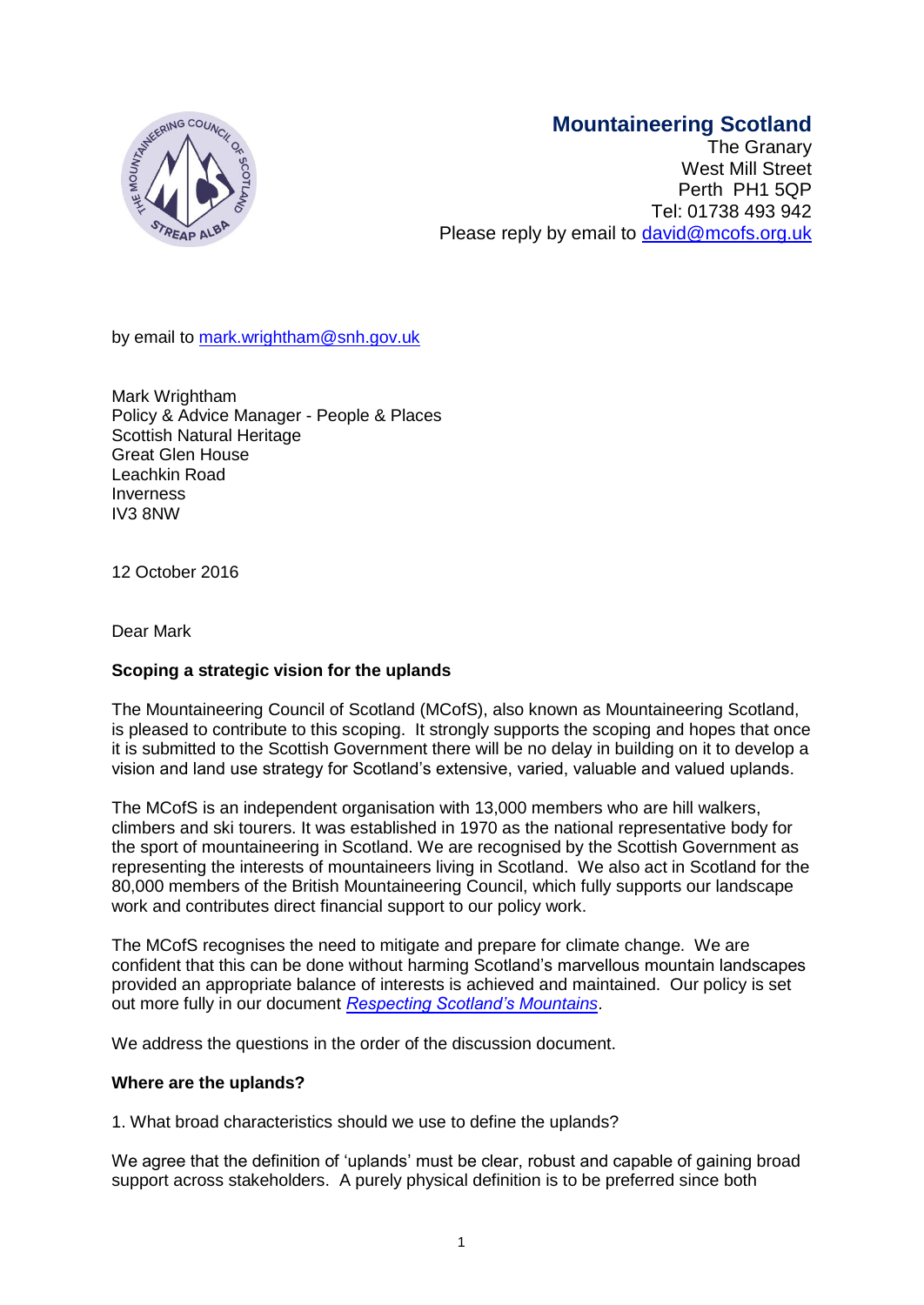geographical communities and communities of interest (such as mountaineers) have strong interests in the uplands. On the other hand, an unnatural sundering of geographical communities from their hinterland is also undesirable and consideration should be given to having a physical definition of uplands and an 'associated settlement' definition for proximal and involved settlements, particularly but not only in crofting areas.

It would be advantageous for the definition to be clear on the ground as well as mapped. The 'limit of enclosed farmland' appears best suited to the task. There are perhaps places with extensive afforestation which may require a historic limit or notional line to be applied. Where a notional line is necessary, it should be drawn below and not above forestry, since the balance of forestry, conservation woodland, moorland and agriculture is a key issue for the vision.

# **What benefits do the uplands provide to Scotland?**

2. What are the key social, economic and environmental benefits that the uplands provide for Scotland?

- A place for physical recreation and mental restoration.
- An ecological reservoir which is albeit, too often suboptimal
- A source of ecosystem services of value to man, e.g. water absorption, water supply, carbon sequestration
- A source of economic benefit and employment, e.g. tourism and recreation spending (including stalking, shooting and fishing), timber production, food production (from agriculture and as a by-product of field sports), and electricity generation
- Uplands, which can start at sea level in the north, are a key part of Scotland's image at home and abroad and a core part of the Scottish psyche and our understanding of who we are and where we came from
- Crofting and collective land management are social glue for 'remote' communities. The camaraderie and shared enthusiasms of communities of interest, such as mountaineering, may be less visible but they are no less socially significant

3. How can upland land use help to prevent or reduce the impacts of climate change?

Upland land use in Scotland, assuming we don't further damage extensive deep peat deposits, has a trivial impact on climate change compared with global emissions from heat, transport, electricity and environmental degradation. The key action would be to avoid further damaging natural ecological processes so that peatlands, moorlands and woodlands sequester carbon as a by-product of a healthy ecology. Damaging actions include gravel road and turbine construction on peat, mismanaged and excessive muirburn, and overgrazing on moorland and in woodland.

The question should not be what can the uplands do for climate change but how do we ensure healthy and productive uplands which, as a by-product, will benefit climate change? How do we achieve land management practices that produce a sustainable yield of ecosystem services and economic and social goods and services in harmony with ecological processes?

# **What should an upland vision include?**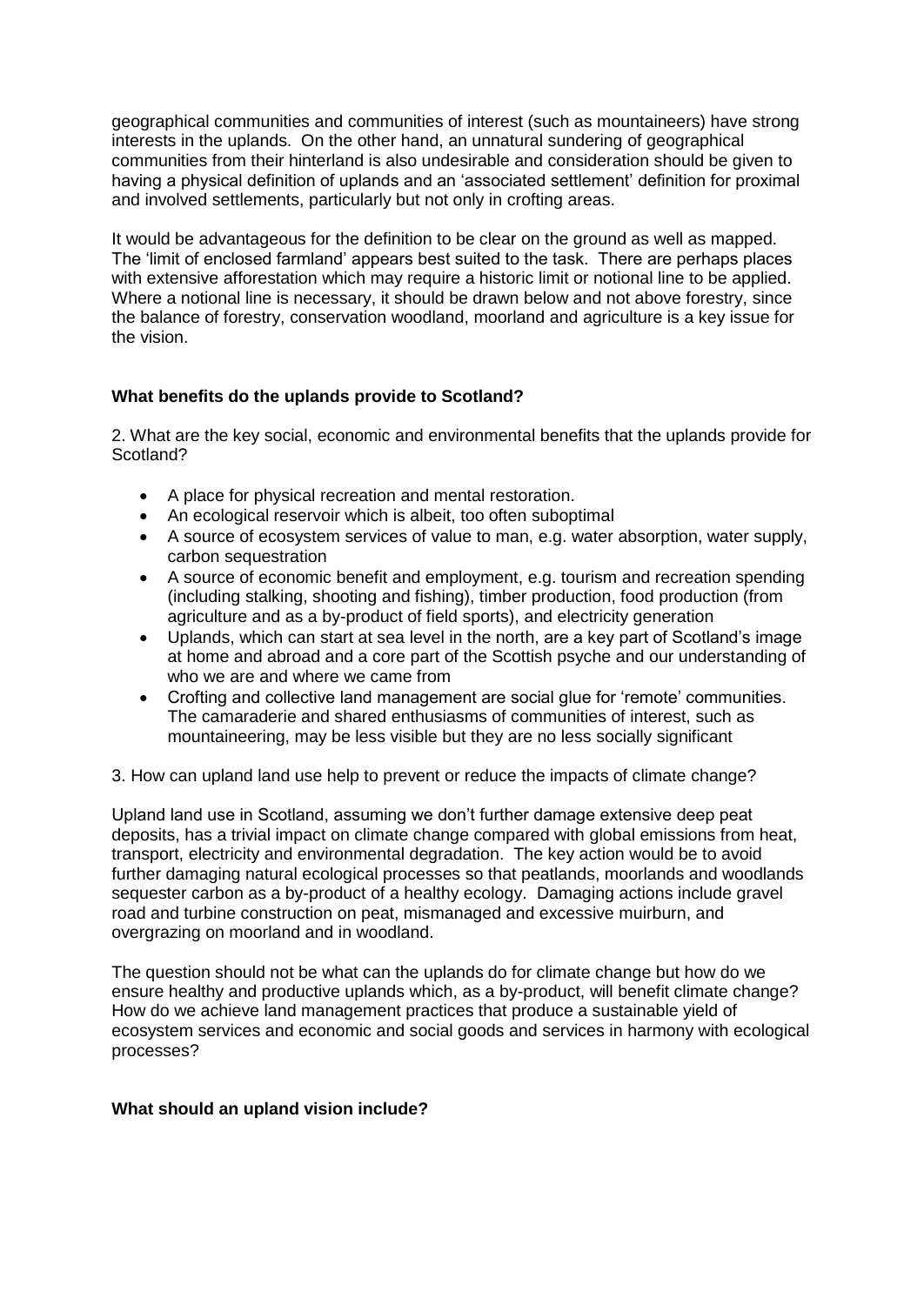4. A strategic vision could inform decisions about the balance between different land uses in different parts of the uplands. What are the key choices that an upland vision should address, and why?

The diagram below attempts to show the range of sectors to be considered and how they might be 'framed'. It is not comprehensive – it omits water management and supply for example – and it simplifies complex interactions into a single sectoral interest.

For example, hill-walking, downhill skiing and mountain-biking are all recreations but may have different perspectives on the uplands.

### LANDSCAPE

|                                                 |                                                                         | Moorland                   | Recreation<br>& tourism |                                                        |                                       |
|-------------------------------------------------|-------------------------------------------------------------------------|----------------------------|-------------------------|--------------------------------------------------------|---------------------------------------|
| <b>CONTROL</b><br><b>OF</b><br><b>RESOURCES</b> | Stalking,<br>shooting,<br>deer<br>management<br>Vehicle use<br>& gravel |                            |                         | Conservation<br>(including<br>woodland)<br>Agriculture | <b>ECOLOGICAL</b><br><b>PROCESSES</b> |
|                                                 | roads                                                                   |                            |                         |                                                        |                                       |
|                                                 |                                                                         | Electricity<br>generation  | Forestry<br>(timber)    |                                                        |                                       |
|                                                 |                                                                         | <b>ECONOMIC PRODUCTION</b> |                         |                                                        |                                       |

The diagram tries to distil the key issues:-

- Landscape quality vs. economic production: it need not be vs. but at present the latter usually trumps to former. How to achieve a better balance so that both can be achieved?
- Ecological processes vs. control of resources: Can they be better aligned? Does it depend on who has control – government, private sector, local community, conservation body?

The future of Scotland's uplands needs to be informed by where we want them to be at the end of the 21<sup>st</sup> century and beyond, not a pastiche of imagined ecological and social pasts.

The present unsustainable pursuit of economic growth will be increasingly unfit for purpose as the century proceeds. Over the next few decades Scotland needs to start restoring a balance between nature and human demands, not as one-off political photo-op projects but as the embedded core of our approach to the uplands.

As an example of present failure, we might contrast the recent rise of intensive land management for driven grouse shooting, unsustainable without external physical and financial inputs, with the much more ecologically sympathetic walked-up grouse shooting.

5. Are there any other topics or issues that should be included in an upland vision, and if so why?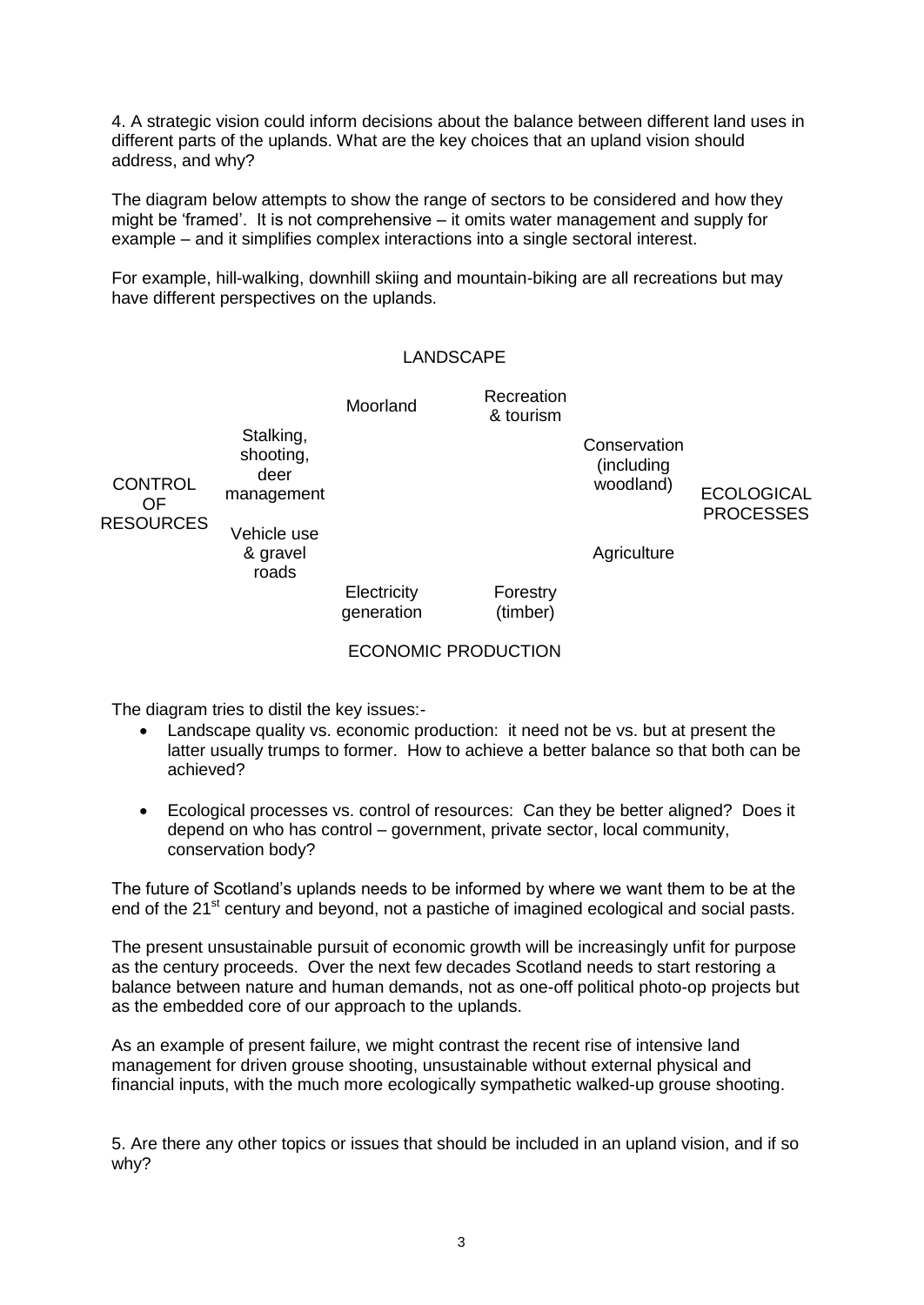None additional to what we have already indicated. We would emphasise the need to include all upland land uses. It is astonishing that the national land use strategy is virtually silent on electricity generation yet it is the building of generating stations that has arguably had the greatest impact on the uplands across Scotland in the last decade (and unarguably in terms of visual impact).

6. Are there any topics or issues that should be excluded from an upland vision, and if so why?

The focus should be on land management. It may be that ownership/control and management objectives cannot be separated, but it would be unhelpful if the vision was diverted into the issue of who owns/controls land rather than how it is used and how that can be achieved in a mixed ownership economy.

### **How should the vision be developed?**

7. Which stakeholders do you think it would be particularly important to involve, and how? Would particular approaches be needed, for example, to reach particular groups?

As an illustrative list based on the diagram in our response to question 4, going clockwise from the top: Association for the Protection of Rural Scotland; Mountaineering Scotland; John Muir Trust; RSPB; Scottish Crofters and NFUS; Forestry Commission Scotland; Scottish Government Economy Directorate; Scottish Renewables; Scottish Land and Estates; Community Land Scotland; Scottish Gamekeepers Association; Moorland Forum.

This is a very, very partial list and it is vital that all organisations with a presence and membership on the ground in upland Scotland should be involved and engaged in the process of creating a vision. Purely campaigning organisations should be excluded.

8. What are your views on the process that might be needed to bring together the key interests and develop a shared vision?

Given the potentially large number of organisations with an interest, there may be merit in having both sector-specific process and cross-sector process. For example, a tourism and recreation sector grouping might meet to establish what views are shared and what differs between organisations in the sector so that these could be fed into cross-sector debate by a smaller number of representatives. However, the greatest value will come from organisations considering their position across sectors – as Mountaineering Scotland has begun to do with the Scottish Gamekeepers Association – and seeing where there is common interest as well as where there are differences, and how flexible or immutable positions are. Simply talking to those with whom one already expects to agree has limited benefit.

So a combination of sector-specific and cross-sector approaches is needed, possibly in an iterative cycle of assessment, reassessment and revision to reach a shared vision.

9. Who would be best placed to lead this process?

It needs to be an organisation, and perhaps individual, that would be seen by all sectors as independent and neutral.